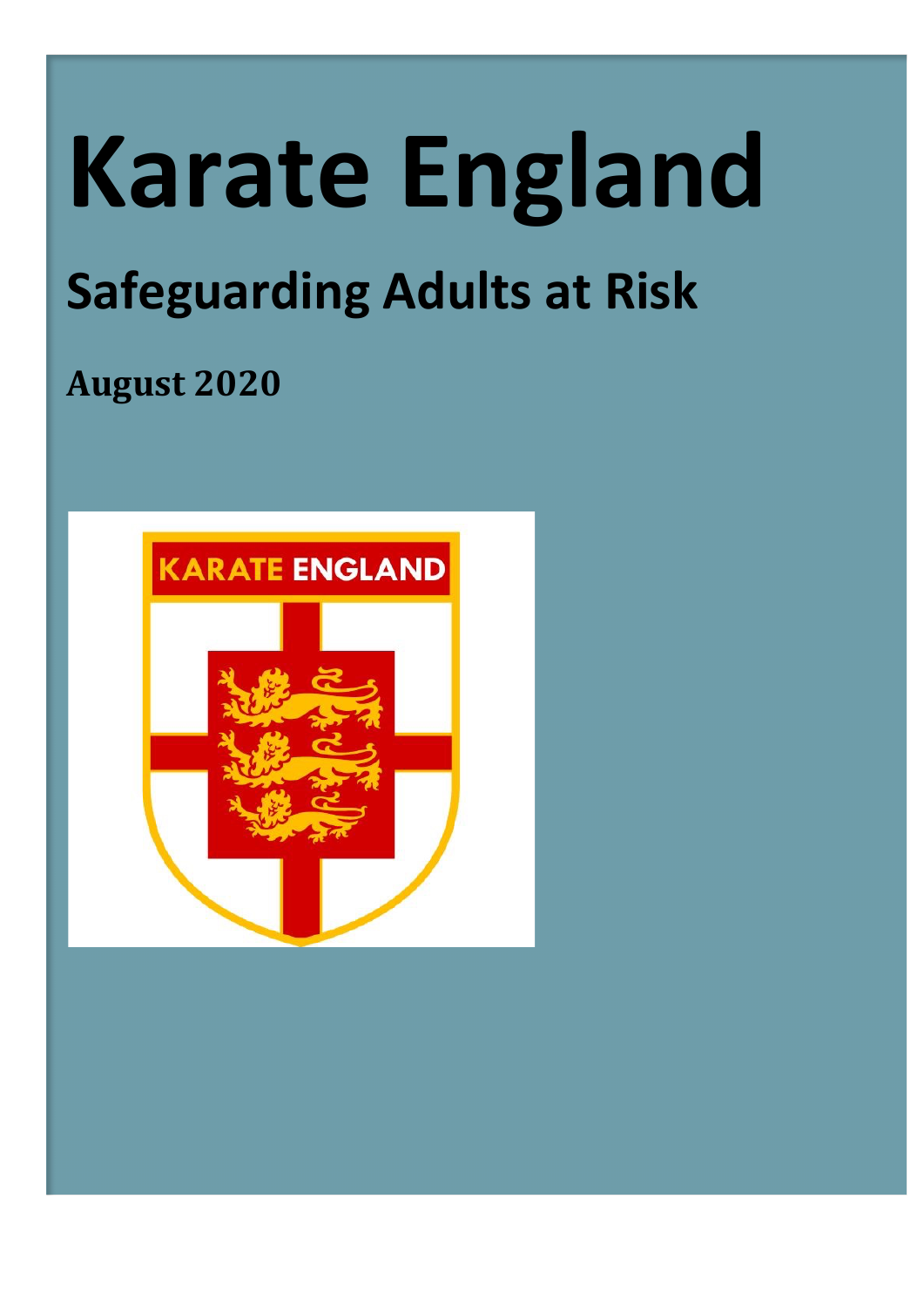### **Introduction**

United Karate Association (KE) is committed to creating and maintaining a safe and positive environment and accepts our responsibility to safeguard the welfare of all adults involved in Karate in accordance with the Care Act 2014.

KE safeguarding adults procedures apply to all individuals involved in karate under the banner of KE.

KE will encourage and support partner organisations, including clubs, suppliers, and sponsors to adopt and demonstrate their commitment to the principles and practice of equality as set out in our safeguarding policy and safeguarding adult procedures.

When an allegation of causing harm to an adult at risk is made the KE will investigate in accordance with its Safeguarding Disciplinary process as found in its Safeguarding Children's Procedure.

### **Principles of adult safeguarding**

### **The six principles of adult safeguarding**

The Care Act sets out the following principles that should underpin safeguarding of adults:

- **Empowerment** People being supported and encouraged to make their won decisions and informed consent
- **Prevention** it is better to act before harm occurs
- **Proportionality** The least intrusive response appropriate to the risk presented
- **Protection** support and representation for those in greatest need
- **Partnership** local solutions through services working with their communities. Communities have a part to play in preventing, detecting and reporting neglect and abuse
- **Accountability** accountability and transparency in delivering safeguarding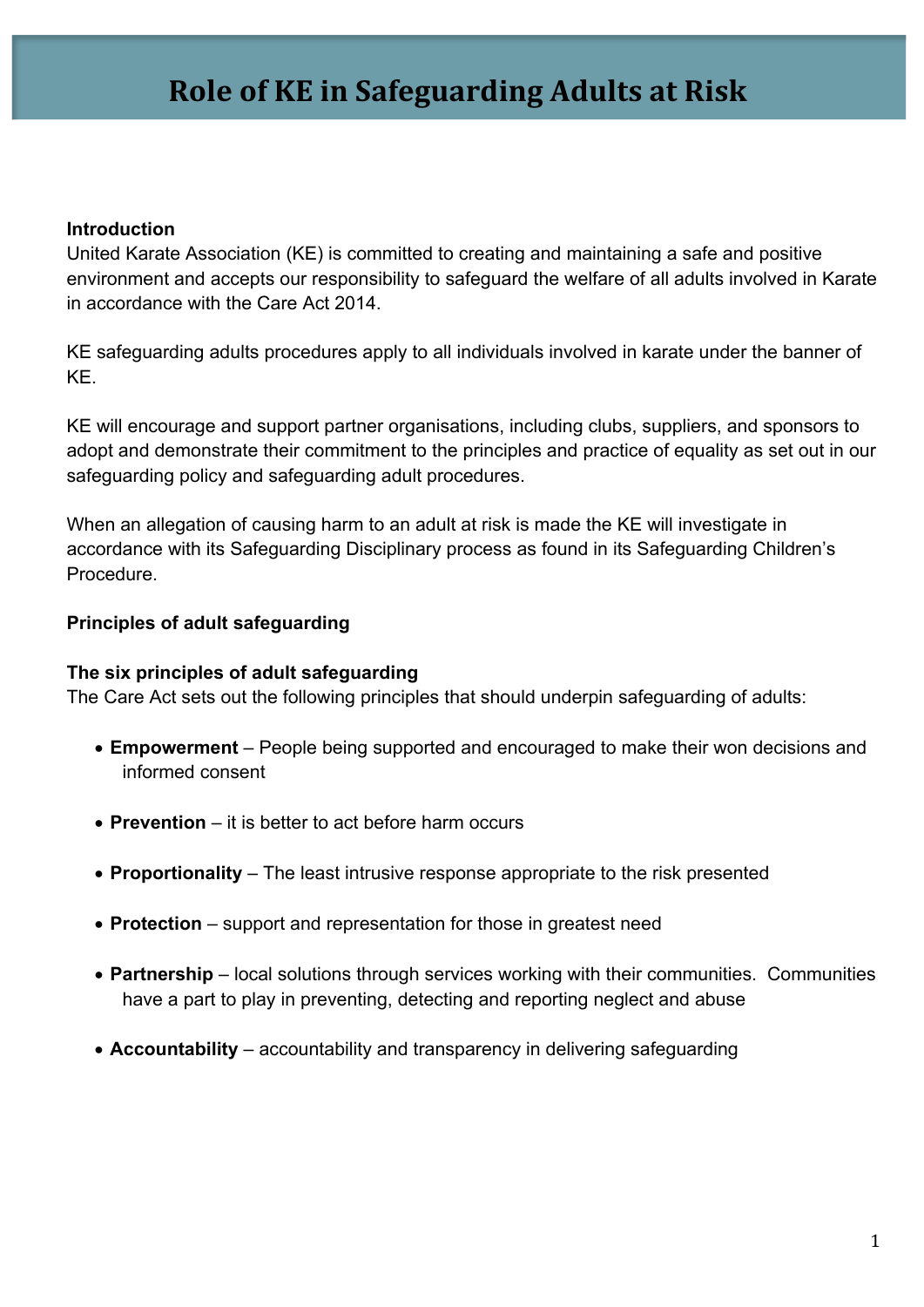- All adults, regardless of age, ability or disability, gender, race, religion, ethnic origin, sexual orientation, marital or gender status have the right to be protected from abuse and poor practice and to participate in an enjoyable and safe environment.
- KE will seek to ensure that our sport is inclusive and make reasonable adjustments for any ability, disability or impairment, we will also commit to continuous development, monitoring and review.
- The rights, dignity and worth of all adults will always be respected.
- We recognize that ability and disability can change over time, such that some adults may be additionally vulnerable to abuse, for example those who have a dependency on others or have different communication needs.
- We recognise that a disabled adult may or may not identify him or herself or be identified as an adult 'at risk'.
- We all have a shared responsibility to ensure the safety and well being of all adults and will act appropriately and report concerns whether these concerns arise within KE for example inappropriate behaviour of a coach, or in the wider community.
- All allegations will be taken seriously and responded to quickly in line with KE Safeguarding Adults Procedures.
- KE recognises the role and responsibilities of the statutory agencies in safeguarding adults and is committed to complying with the procedures of the Local Safeguarding Adults Boards.

### **Definitions**

**Adult at Risk** is a person aged 18 or over who is in need of care and support regardless of whether they are receiving them, and because of those needs are unable to protect themselves against abuse or neglect. In recent years there has been a marked shift away from using the term 'vulnerable' to describe adults potentially at risk from harm or abuse.

**Abuse** is a violation of an individual's human and civil rights by another person or persons.

**Adult safeguarding** is protecting a person's right to live in safety, free form abuse and neglect

**Capacity** refers to the ability to make a decision at a particular time, for example when under considerable stress. The starting assumption must always be that a person has the capacity to make a decision unless it can be established that they lack capacity (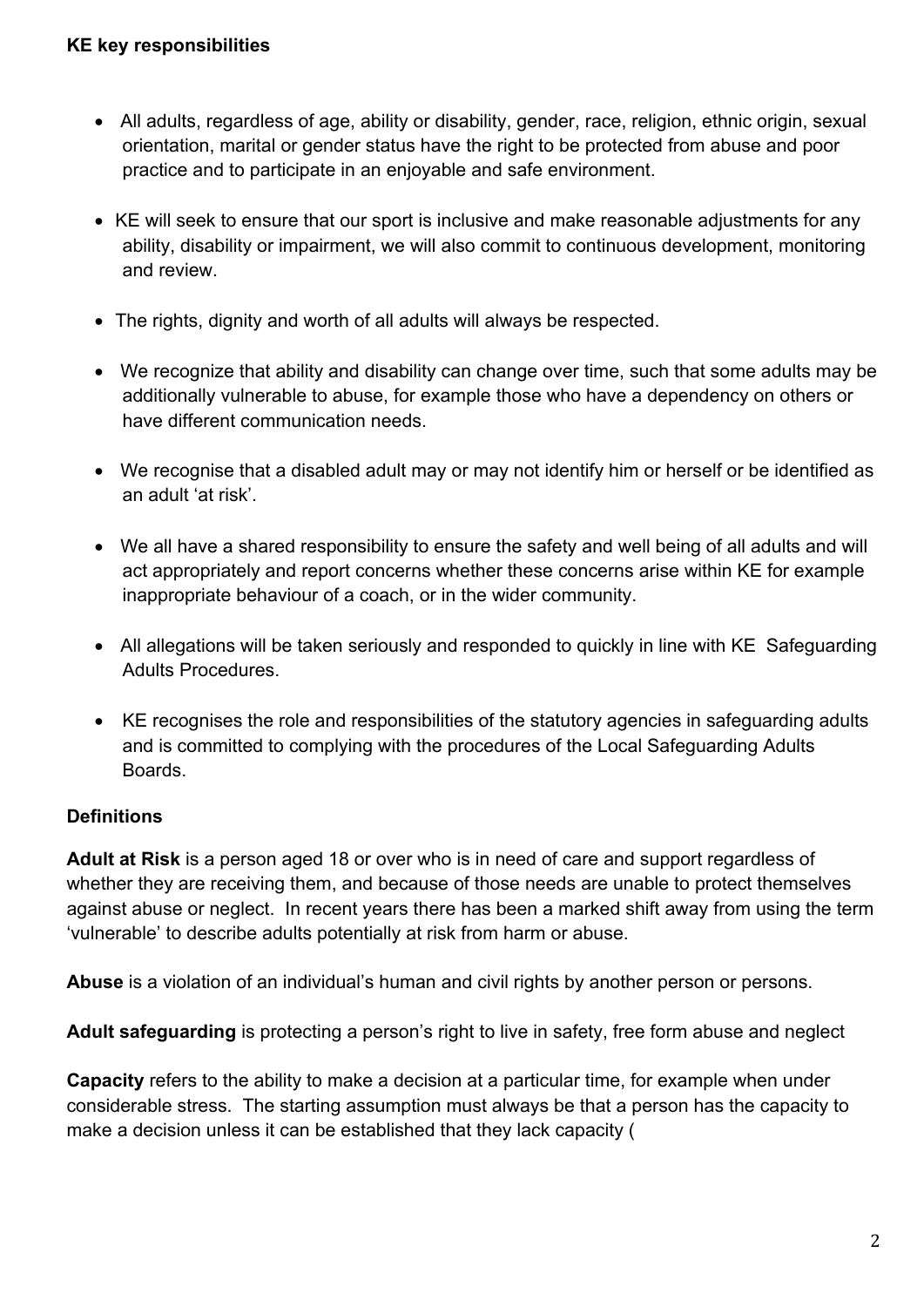### **Types of Abuse (taken from the Care act 2014)**

This is not intended to be an exhaustive list but an illustrative guide as to the sort of behaviour or issue, which could give rise to a safeguarding concern.

**Self-neglect** – this covers a wide range of behavior: neglecting to care for one's personal hygiene, health or surroundings and includes behaviour such as hoarding. In Judo this could be a player whose appearance becomes unkempt, does not wear suitable sports kit and deterioration in hygiene.

**Modern Slavery** – encompasses slavery, human trafficking, forced labour and domestic servitude. Traffickers and slave masters use whatever means they have at their disposal to coerce, deceive and force individuals into a life of abuse, servitude and inhumane treatment. In Judo you may notice that a participant in a team has been missing from practice sessions and is not responding to reminders from team members or coaches.

**Domestic Abuse** – including psychological, physical, sexual, financial and emotional abuse. It also includes so-called 'honour' based violence. Sport may notice a power imbalance between a participant and a family member. For example a participant with Downs syndrome may be looking quiet and withdrawn when their brother comes to collect them from sessions, in contrast to their personal assistant whom they greet with a smile.

**Discriminatory** – discrimination is abuse which centers on a difference or perceived difference particularly with respect to race, gender or disability or any of the protected characteristics of the Equality Act. This could be the harassing of a club member because they are or are perceived to be transgender

**Organisational Abuse** – including neglect and poor care practice within an institution or specific care setting such as a hospital or care home, for example, or in relation to care provided in one's own home. This may range from one off incidents to on-going ill-treatment. It can be through neglect or poor professional practice as a result of the structure, policies, processes and practices within an organisation. In Judo, this could be training without a necessary break.

**Physical Abuse** – includes hitting, slapping, pushing, kicking, misuse of medication, restraint or inappropriate sanctions. This could be a coach intentionally striking an athlete.

**Sexual Abuse** – including rape, indecent exposure, sexual harassment, inappropriate looking or touching, sexual teasing or innuendo, sexual photography, subjection to pornography or witnessing sexual acts, indecent exposure and sexual assault or sexual acts to which the adult has not consented or was pressured into consenting.

This could be a fellow athlete who sends unwanted sexually explicit text messages to a learning disabled adult they are training alongside.

**Financial or Material Abuse** – including theft, fraud, internet scamming, coercion in relation to an adult's financial affairs or arrangements, including in connection with wills, property, inheritance or financial transactions, or the misuse or misappropriation of property, possessions or benefits.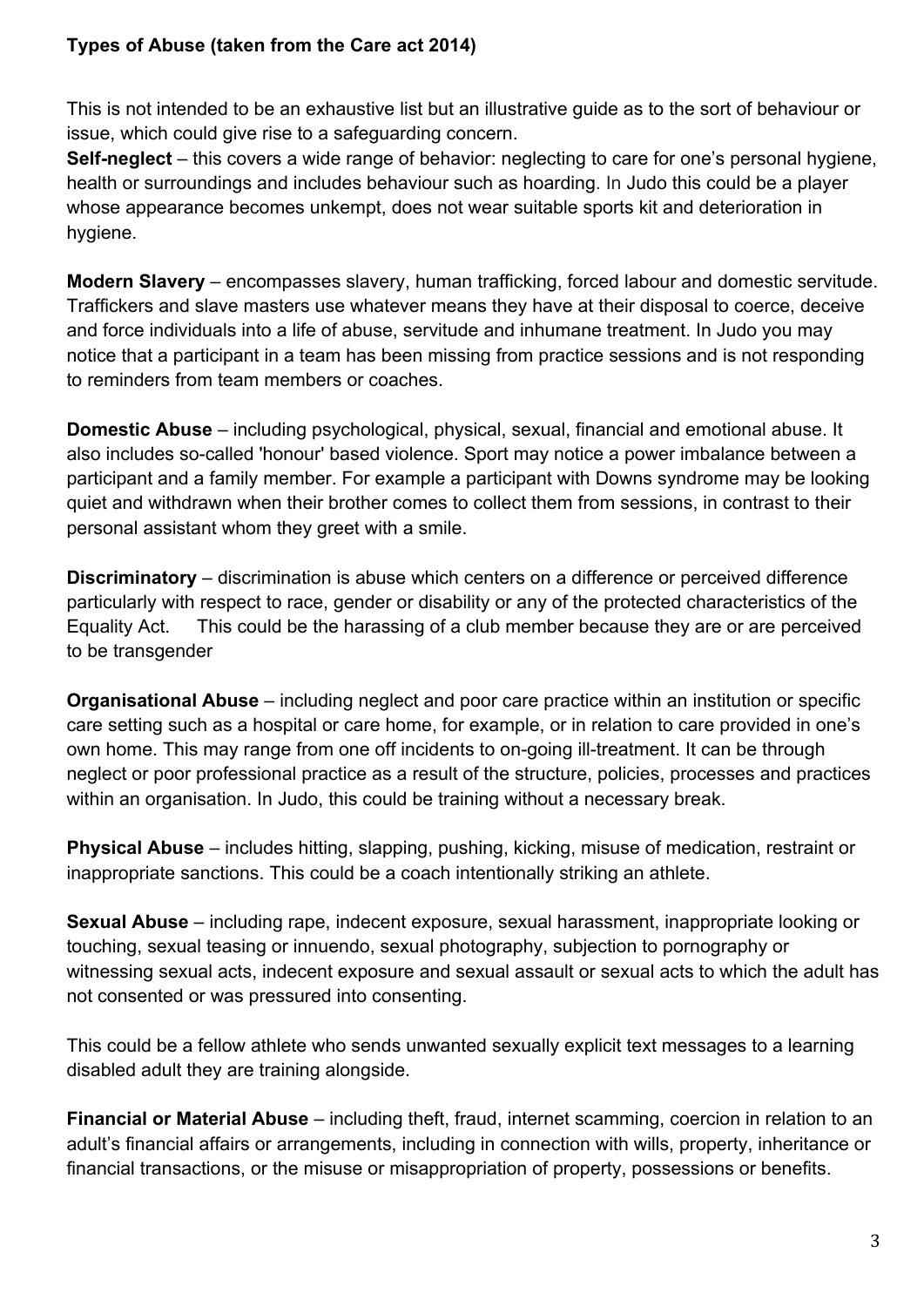This could be someone taking equipment from an athlete with dementia.

**Neglect** – including ignoring medical or physical care needs, failure to provide access to appropriate health social care or educational services, the withholding of the necessities of life, such as medication, adequate nutrition and heating. This could be a coach not ensuring athletes have access to water.

**Emotional or Psychological Abuse** – this includes threats of harm or abandonment, deprivation of contact, humiliation, blaming, controlling, intimidation, coercion, harassment, verbal abuse, isolation or withdrawal from services or supportive networks.

This could be an athlete threatening another athlete with physical harm and persistently blaming them for poor performance.

### **Not included in the Care Act 2014 but also relevant:**

**Cyber Bullying** - cyber bullying occurs when someone repeatedly makes fun of another person online or repeatedly picks on another person through emails or text messages, or uses online forums with the intention of harming, damaging, humiliating or isolating another person. It can be used to carry out many different types of bullying (such as racist bullying, homophobic bullying, or bullying related to special educational needs and disabilities) but instead of the perpetrator carrying out the bullying face-to-face, they use technology as a means to do it.

**Forced Marriage** - forced marriage is a term used to describe a marriage in which one or both parties are married without their consent or against their will. A forced marriage differs from an arranged marriage, in which both parties consent to the assistance of a third party in identifying a spouse. The Anti- Social Behaviour, Crime and Policing Act 2014 make it a criminal offence to force someone to marry.

**Mate Crime** - a 'mate crime' as defined by the Safety Net Project is 'when vulnerable people are befriended by members of the community who go on to exploit and take advantage of them. It may not be an illegal act but still has a negative effect on the individual. Someone the adult knows and often happens in private carries out mate Crime. In recent years there have been a number of government inquiries (referred o as serious case reviews) relating to people with a learning disability who were murdered or seriously harmed by people who purported to be their friend.

**Radicalisation** - the aim of radicalisation is to attract people to their reasoning, inspire new recruits and embed their extreme views and persuade vulnerable individuals of the legitimacy of their cause. This may be direct through a relationship, or through social media.

Abuse can take place in any context and by all manner of perpetrator. Abuse may be inflicted by anyone in the club who an athlete comes into contact with. Or club members, workers, volunteers or coaches may suspect that an athlete is being abused or neglected outside of the club setting.

There are many signs and indicators that may suggest someone is being abused or neglected, these include but are not limited to:

• Unexplained bruises or injuries – or lack of medical attention when an injury is present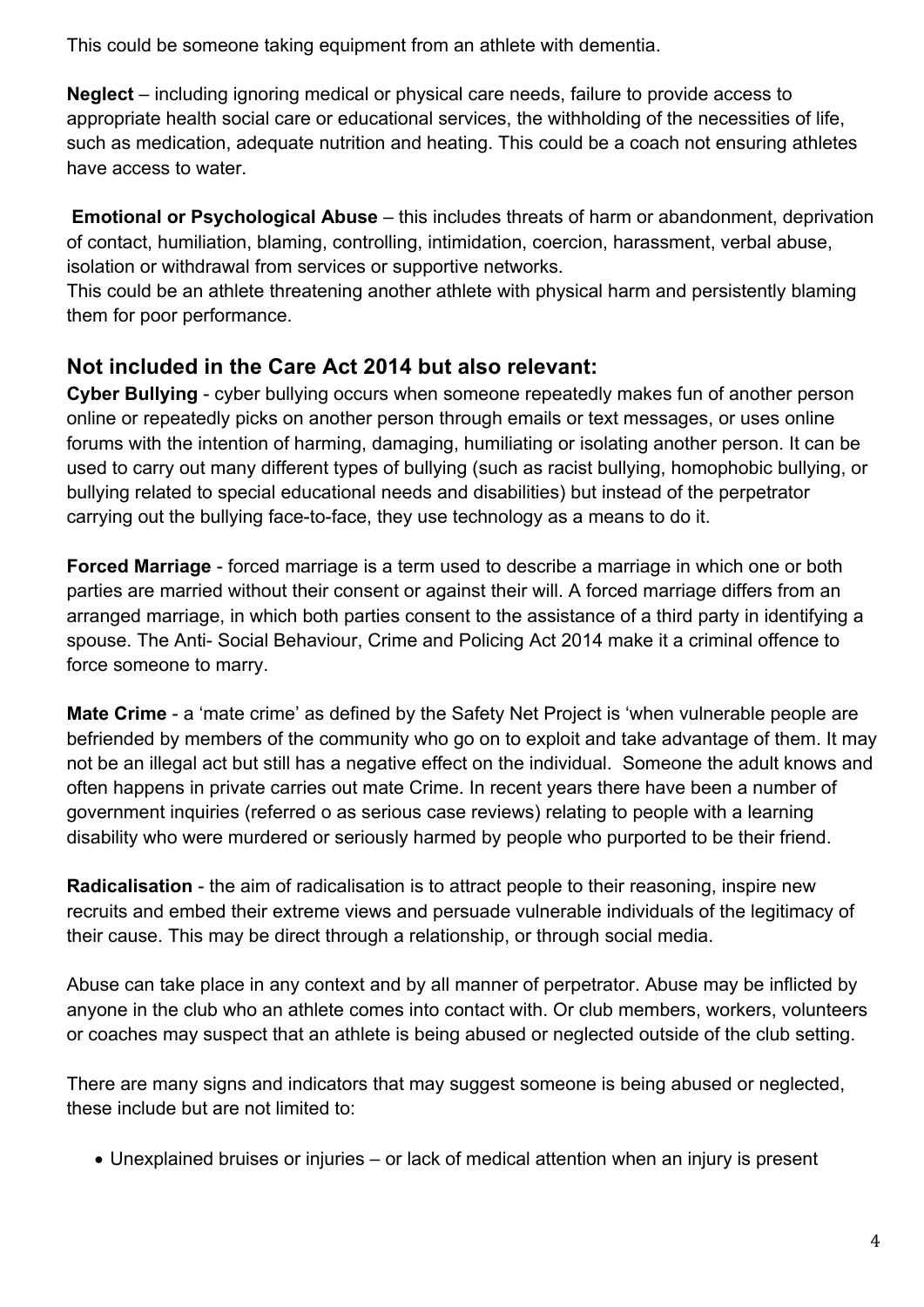- Person has belongings or money going missing
- Person is not attending / no longer enjoying their sessions
- Someone losing or gaining weight / an unkempt appearance
- A change in the behaviour or confidence of a person
- They may self-harm
- They may have a fear of a particular group or individual
- They may tell you / another person they are being abused, this is often referred to as 'disclosure'.

### **What to do if you have a concern or someone raises concerns with you.**

You may become aware that abuse or poor practice is taking place, suspect abuse or poor practice may be occurring or be told about something that may be abuse or poor practice and you must report this to the KE Safeguarding officer, or, if the Safeguarding officer is implicated then report to the KE director of Sport.

If you are at an international event and have a concern then speak to the coach or a team official.

If you are concerned someone is in immediate danger, contact the police straight away.

It is important when considering your concern that you also consider the needs and wishes of the person at risk, taking into account the nature of the concern and consent of the person to share their information.

### **How to Record information**

- Make a note of what the person has said using his or her own words as soon as practicable.
- Complete an Incident Form and submit to the KE safeguarding officer
- As long as it does not increase the risk to the individual, you should explain to them that it is your duty to share your concern with your safeguarding officer, however their consent to this is paramount unless its considered they do not have the capacity or by not sharing puts the person more at risk.
- Describe the circumstances in which the information came about.
- Take care to distinguish between fact, observation, allegation and opinion. It is important that the information you have is accurate.
- Be mindful of the need to be confidential always, this information must only be shared with your safeguarding officer or others on a need to know basis.
- If the matter is urgent and relates to the immediate safety of an adult at risk then contact the police immediately or alternatively contact your local adult social care depending on the time of day.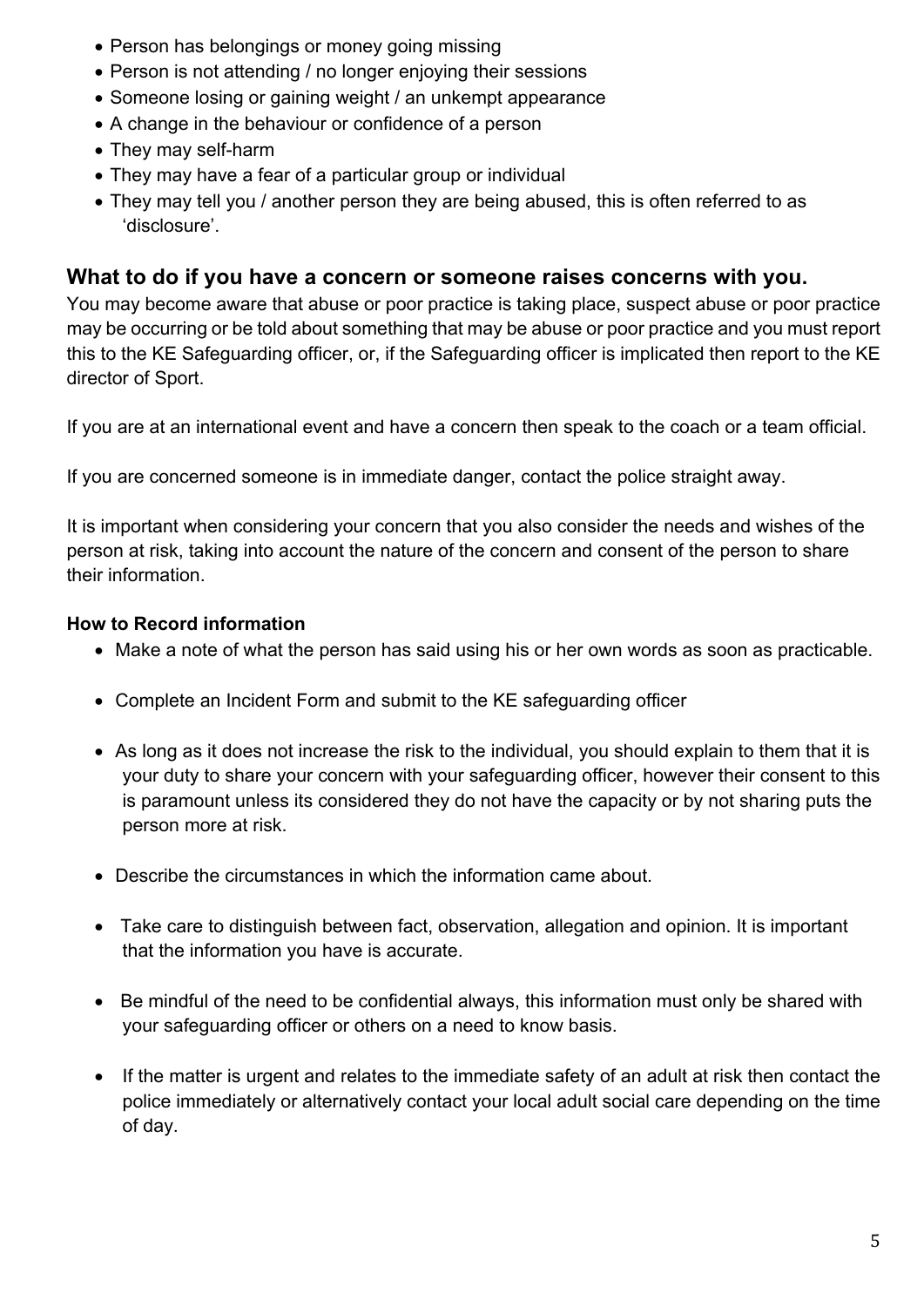### **Reporting a concern**

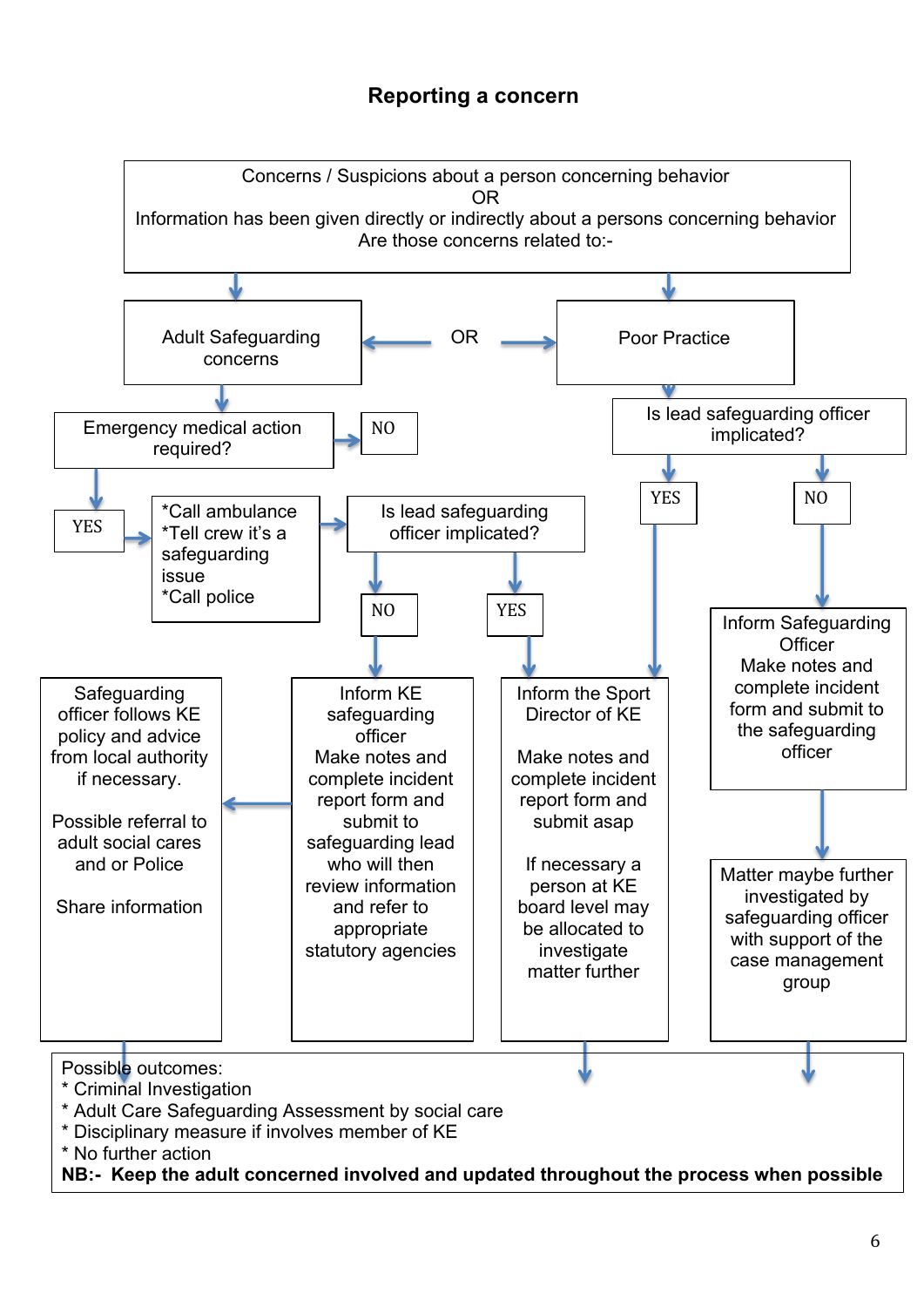### **Good Practice, Poor Practice and abuse**

### **Introduction**

It can be difficult to distinguish poor practice from abuse, whether intentional or accidental. It is not the responsibility of any individual involved in Karate to make judgments regarding whether or not abuse is taking place, however, all KE personnel have the responsibility to recognise and identify poor practice and potential abuse, and act on this if they have concerns.

### **Good practice**

KE expects that that coaches of adult athletes:

- Adopt and endorse the KE Code of Conduct for Coaches
- Complete a course in basic awareness in working with Adults at Risk.

### **Everyone should:**

- Aim to make the experience of Karate fun and enjoyable.
- Promote fairness and playing by the rules.
- Not tolerate the use of prohibited or illegal substances.
- Treat all adults equally and preserve their dignity; this includes giving more and less talented members of a group similar attention, time and respect

### **Coaches and those working directly with adults at risk should:**

- Respect the developmental stage of each athlete and not risk sacrificing his or her welfare in a desire for team or personal achievement.
- Ensure that the training intensity is appropriate to the physical, social and emotional stage of the development of the athlete.
- Work with adults at risk, medical adviser and their carers (where appropriate) to develop realistic training and competition schedules which are suited to the needs and lifestyle of the athlete, not the ambitions of others such as coaches, team members, parents or carers
- Build relationships based on mutual trust and respect, encouraging adults at risk to take responsibility for their own development and decision- making
- Always be publicly open when working with adults at risk
- Avoid coaching sessions or meetings where a coach and an individual athlete are completely unobserved.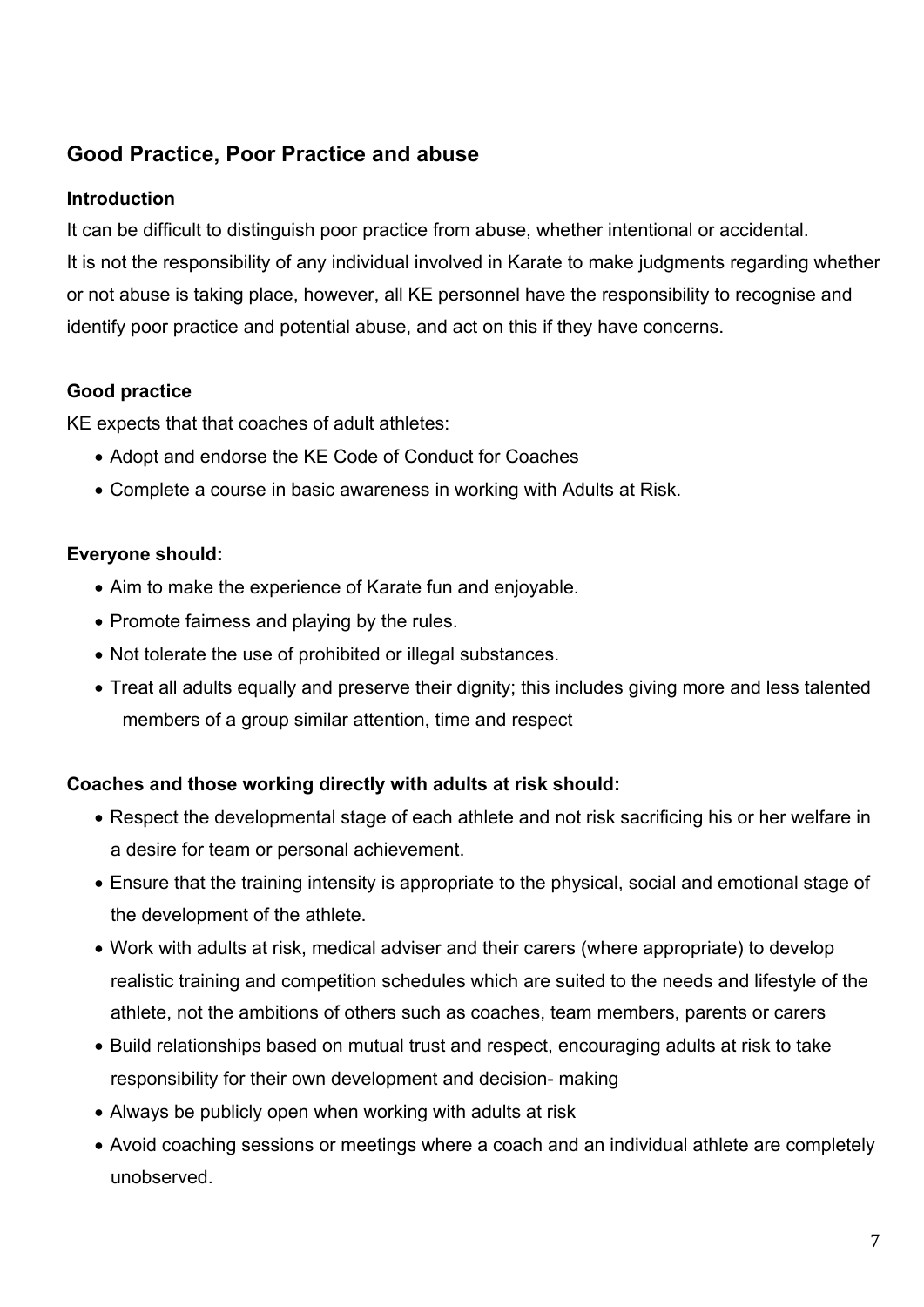- Avoid unnecessary physical contact with people. Physical contact (touching) can be appropriate so long as:
	- $\div$  It is neither intrusive nor disturbing.
	- $\cdot \cdot$  The athlete's permission has been openly given.
	- $\cdot \cdot$  It is delivered in an open environment. It is needed to demonstrate during a coaching session.
- Maintain a safe and appropriate relationship with athletes and avoid forming intimate relationships with athletes you are working with as this may threaten the position of trust and the respect between athlete and coach.
- Be an excellent role model by maintaining appropriate standards of behavior.
- Gain the adult at risk consent and, where appropriate, the consent of relevant carers, in writing, to administer emergency first aid or other medical treatment if the need arises.
- Be aware of medical conditions, disabilities, existing injuries and medicines being taken and keep written records of any injury or accident that occurs, together with details of treatments provided.
- Arrange that someone with current knowledge of emergency first aid is available always.
- Gain written consent from the correct people and fill out relevant checklists and information forms for travel arrangements and trips. This must be the adult themselves if they have capacity to do so.

### **Poor practice**

The following are regarded as poor practice and should be avoided:

- Unnecessarily spending excessive amounts of time alone with an individual adult.
- Engaging in rough, physical or sexually provocative games, including horseplay.
- Allowing or engaging in inappropriate touching of any form.
- Using language that might be regarded as inappropriate by the adult and which may be hurtful or disrespectful.
- Making sexually suggestive comments, even in jest.
- Reducing an adult to tears as a form of control.
- Letting allegations made by an adult go uninvestigated, unrecorded, or not acted upon.
- Taking an adult at risk alone in a car on journeys, however short.